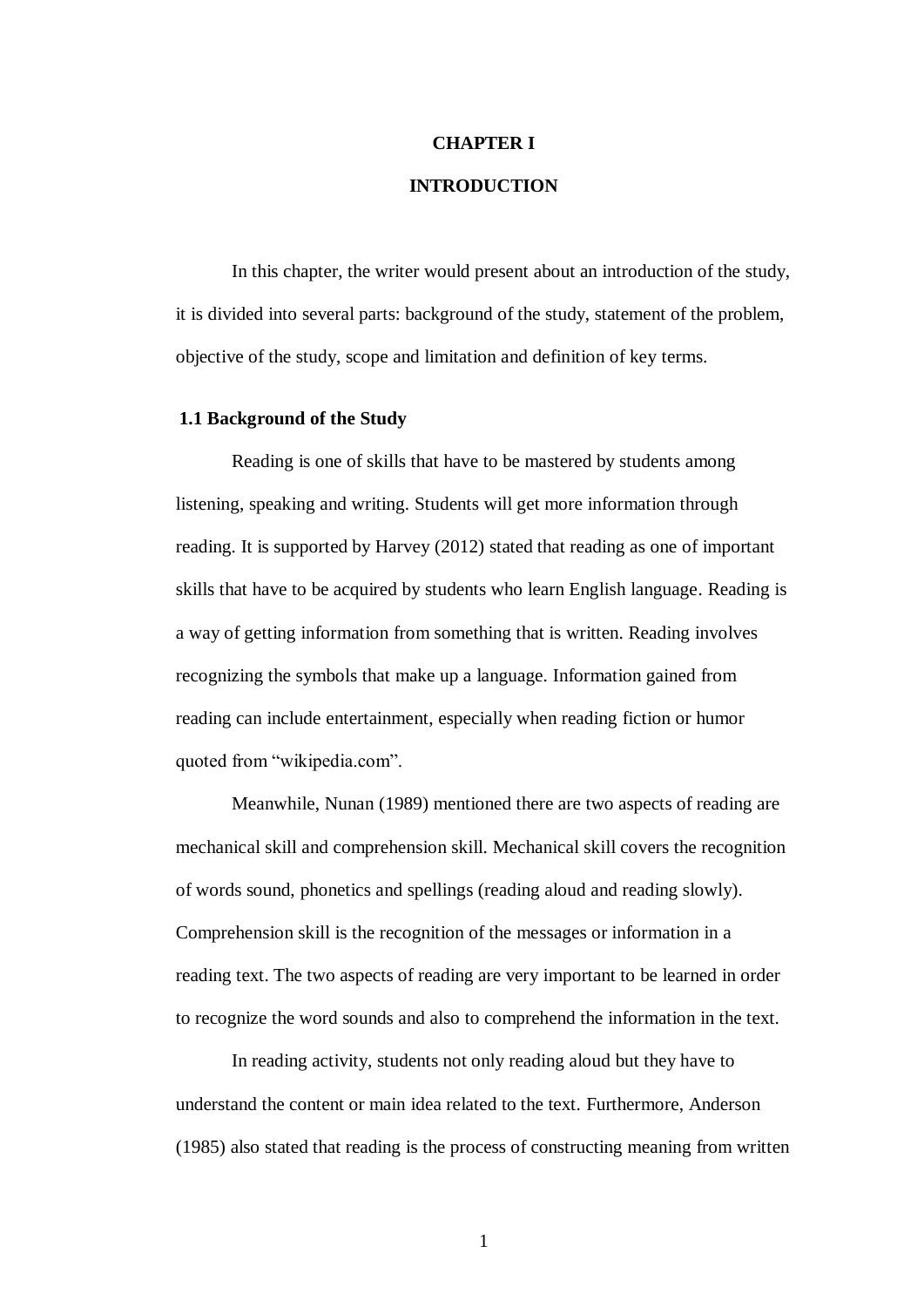text. Based on the statements above, the writer can conclude that the purpose of reading is to catch the content or main idea from the text, it is called reading comprehension. Reading comprehension is very important because to gain the information or the content of the text, the reader should understand about the meaning of words, phrases or sentences. It is supported by Mehpour, Razmjoo, & Kian (2011) stated that comprehension is understands the meaning of something. Snow (2002) also supported that reading comprehension is the process of simultaneously extracting and constructing meaning through interaction and involvement with written language. Comprehension is important in teaching and learning activities because it can influence students' success in the process of learning. Besides that, many factors influence reading comprehension. According to Torgesen (2006) stated that difficulties students in reading influenced by Oral language skills (vocabulary, linguistic comprehension) and Motivation (Motivation to understand and interest in task and materials).

In senior high school students especially for the first grade, most of them are 15-16 years old. In this case, students are in the teenagers. According to Hurlock stated that teenagers has puberty's period, usually in this period called "negative phase". He also mentioned many tendencies of negative phase; one of them is boredom. Based on the statement above, the writer can conclude that teenagers have problem by themselves, they will easy to bore with uninteresting thing. At senior high school level, students are expected to comprehend many types of text. Based on the school curriculum there are many kinds of text that should be acquired by students for the first grade. Such as: narrative text, descriptive text and news item.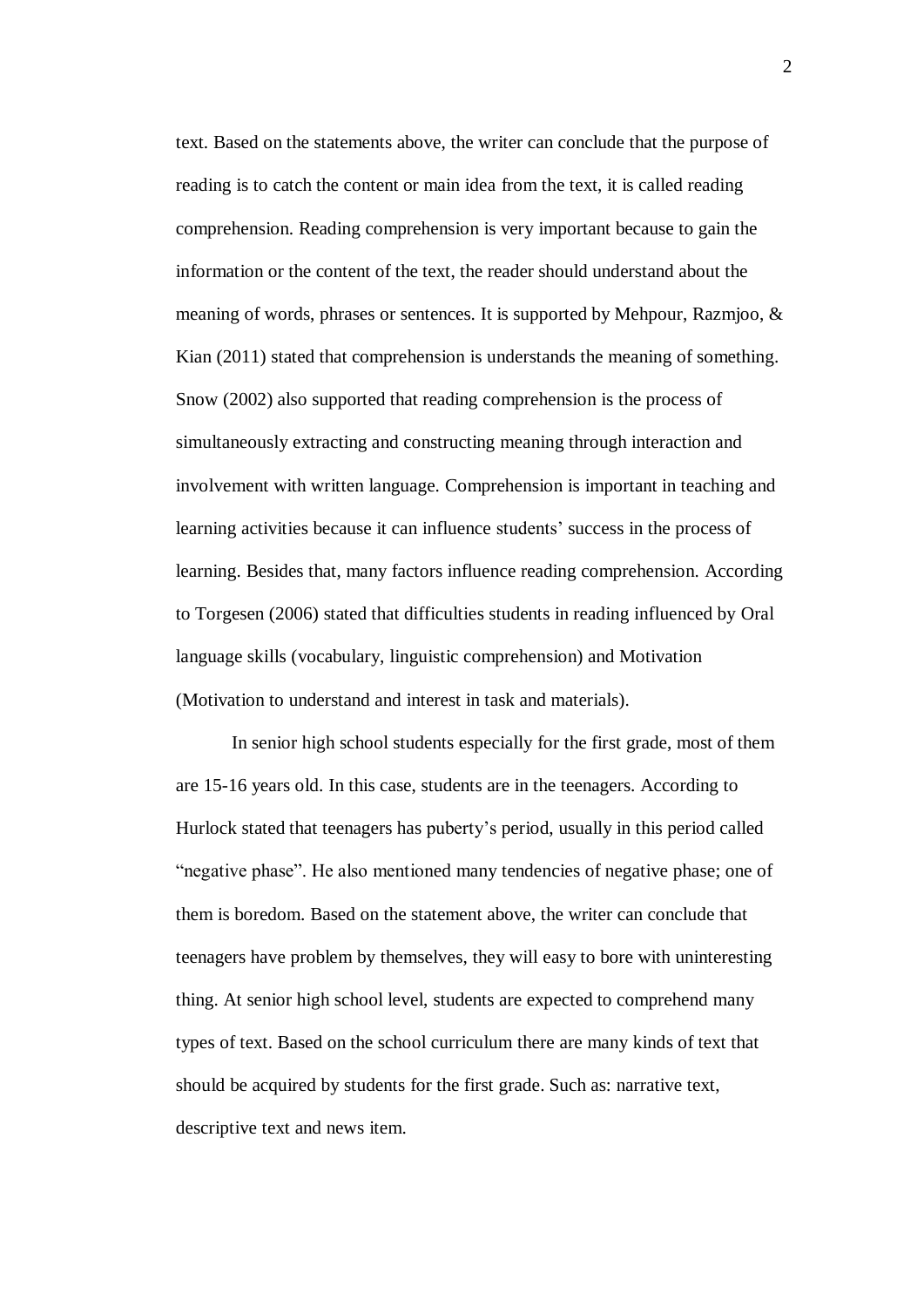Senior High School of SEMEN Gresik is the place where the writer did a study about reading comprehension. The writer has conducted an interview to the teacher and gave questionnaires to students. The English teacher in this school stated that the students of this school were weak of reading comprehension especially reading narrative texts for X-1, X-2, X-4, X-7 classes it can be seen from their score in reading. A narrative text is the text that has to be learned by the students as reading materials. In this text, they have to comprehend the main idea and other information of stories. In narrative text, the students should find the main ideas or contents of Orientation, Complication, Resolution and Reorientation (Cohen, 2000). In Orientation the students need to know the scene and the characters. Then, in complication, the students should find the problems happen in the story. For resolution, the students will find how the problems are solved. The Last, reorientation refers to the conclusion of a story.

Based on the result of interview and questionnaire, in teaching reading at Senior High School students in Semen Gresik for the first grade especially of narrative text's material, there are two problems that faced by students, those are: first, students are lazy to read the text or read not seriously because the text too long and uninterested (the story is general such as; Malin Kundang, Toba Lake etc). They prefer to read a book with pictures than textbook because pictures can help them to comprehend the text and can build their motivation also interesting. Second, students are difficult to comprehend the text although they have read because they less vocabulary. So, they difficulted to answer questions related to the text. Based on the problem above, the writer can conclude that the ability of students in reading are still low because the course book that they used is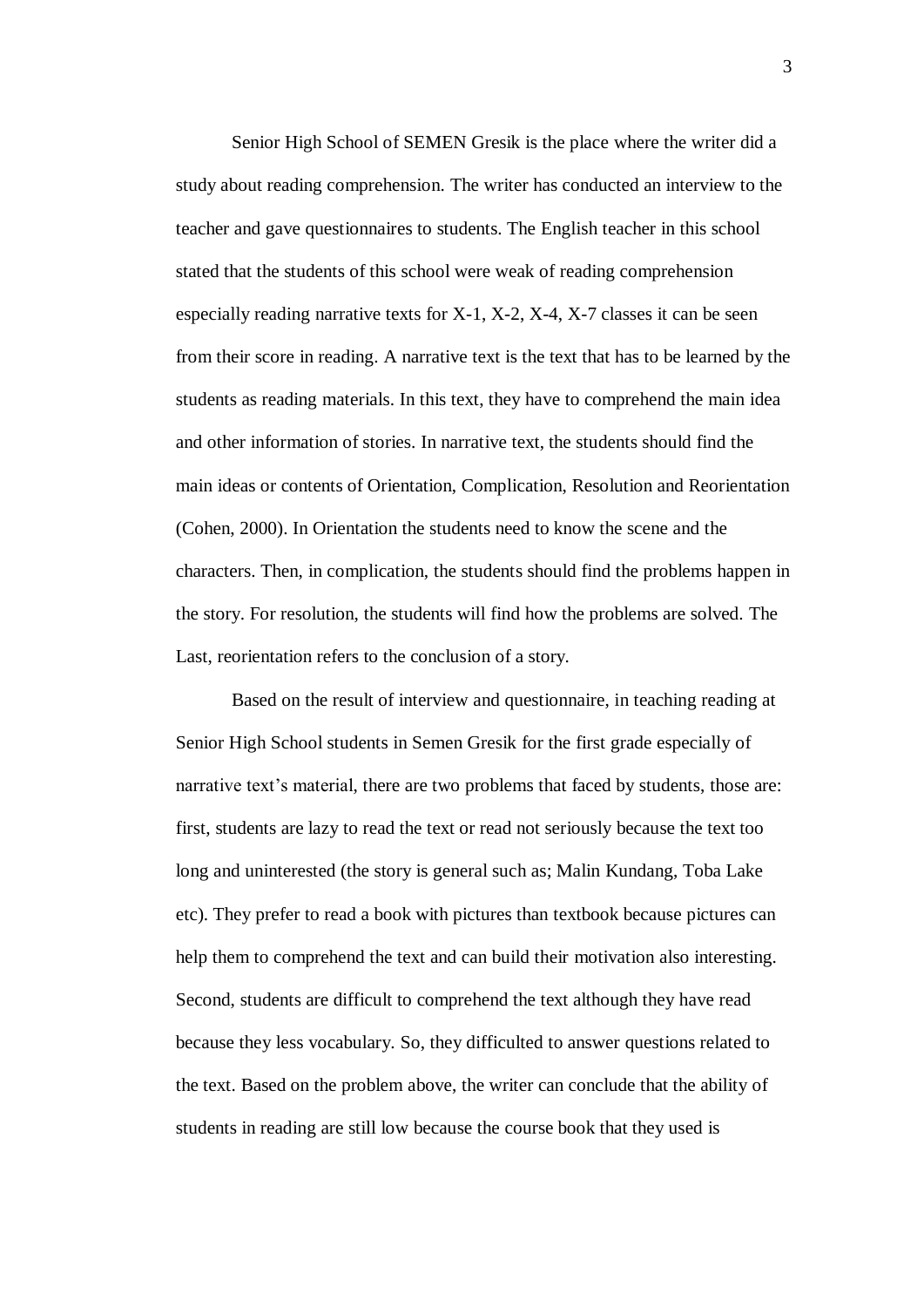uninteresting yet, the stories of narrative text are general also written in paragraphs or long text. In teaching narrative text teachers cannot be separated by media because media is one of the important things that make students have new spirit and interest, motivate and stimulate in the process of learning and help teacher to deliver material until easy to be understood by students stated Sadirman at all (2003).

Comic strip is a sequence of pictures that arranged in interrelated panels to display brief humor or narrative, often serialized, with text in balloons and captions quoted from "wikipedia.com". It means that comic strip is media of sequence picture to tell humor or story in the boxed by using balloons for the text. According to Waluyanto (2005:51) stated that comic as media in the process of learning is a tool to deliver materials. In this case, learning is a process of communication between students and comic as media in the process of learning. According to Sudjana and Rivai (2009: 69) stated that pictures are identical to fun, interest and concrete things. It can attract the reader to read the story further. If the reader is motivated to read the whole story, then the implicit aim of reading the comic (entertainment or education) can be reached easily.

Based on the statements above, comic strips can be a potential media in teaching and learning process to motivate students' interest because comic will combine pictures and text arranged in a plot of the pictures' story. It can make materials easy to be accepted and easy to be followed and memorized by students. Among visuals genre, comic strips is more communicative, popular, accessible and readable.

4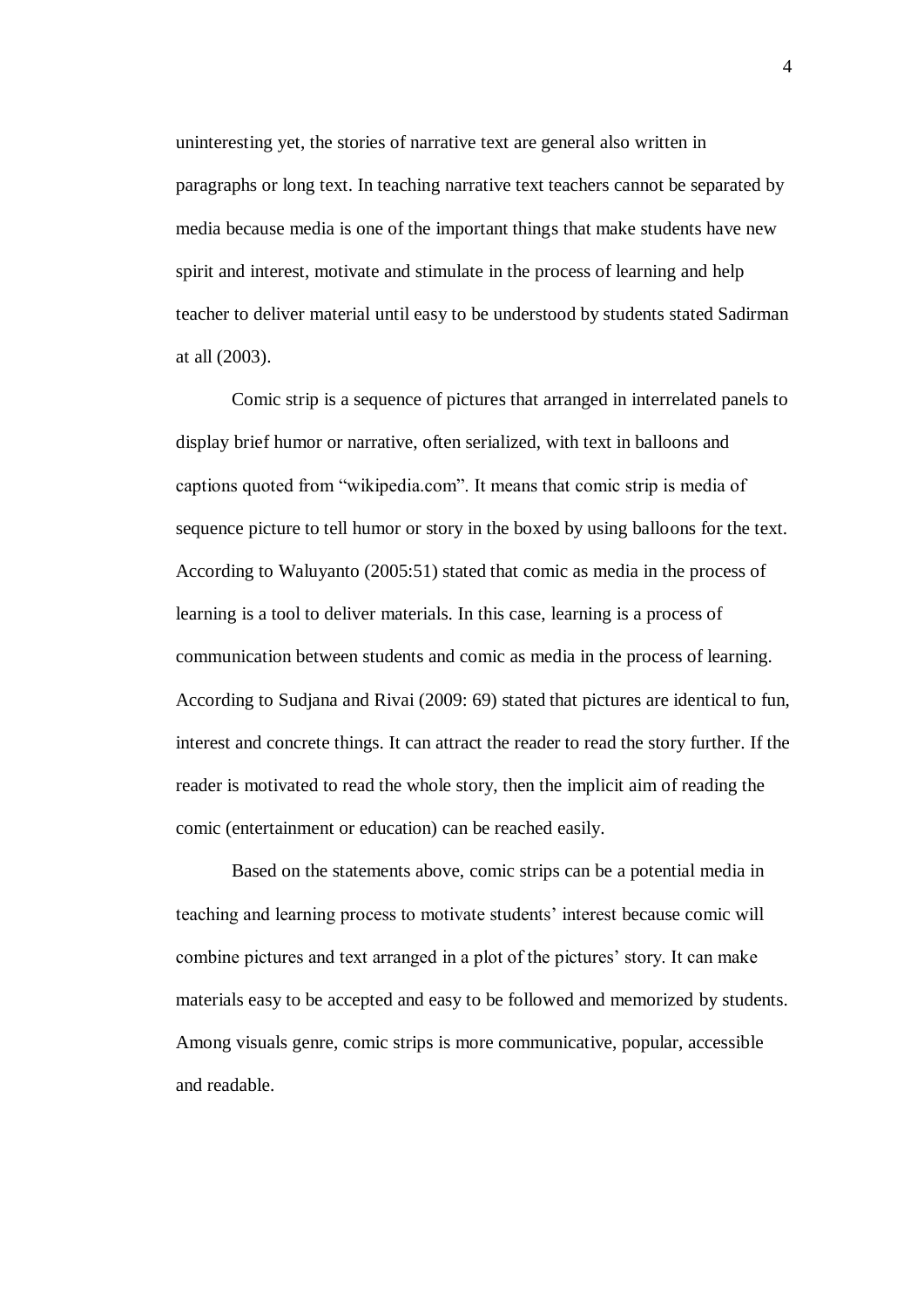Study investigating by Darmawan (2013) in his thesis by the title *The Use of Comic Strips to Enhance Students' Comprehension of Narrative Text*. He did the study in the eighth grade students of Junior High School in Bandung consist of two classes contained 60 students. Students often asked to read a text and let them answer teachers' question based on the text, in order to motivate students to read he used comic strips. The result showed that the use of comic strip indicated can support reading comprehension acquisition. Besides that, the use of comic strip is effective for students. Students were interested, motivated and fun in teaching learning process.

Based on the explanation above, the writer wants to develop reading material of narrative using comic strip as a media to teach reading in order student more interest to read because comic strip has good appear than course book in general, so it can make students fun and easy to comprehend the content or main idea of the story.

#### **1.2 Statement of the Problem**

Based on the background of the study above, the problem statement is how to develop reading material of narrative using comic strip for the first grade at senior high school students in Gresik.

#### **1.3 Objective of the Study**

The objective of the study to develop reading material of narrative using comic strip for the first grade at senior high school students in Gresik to be more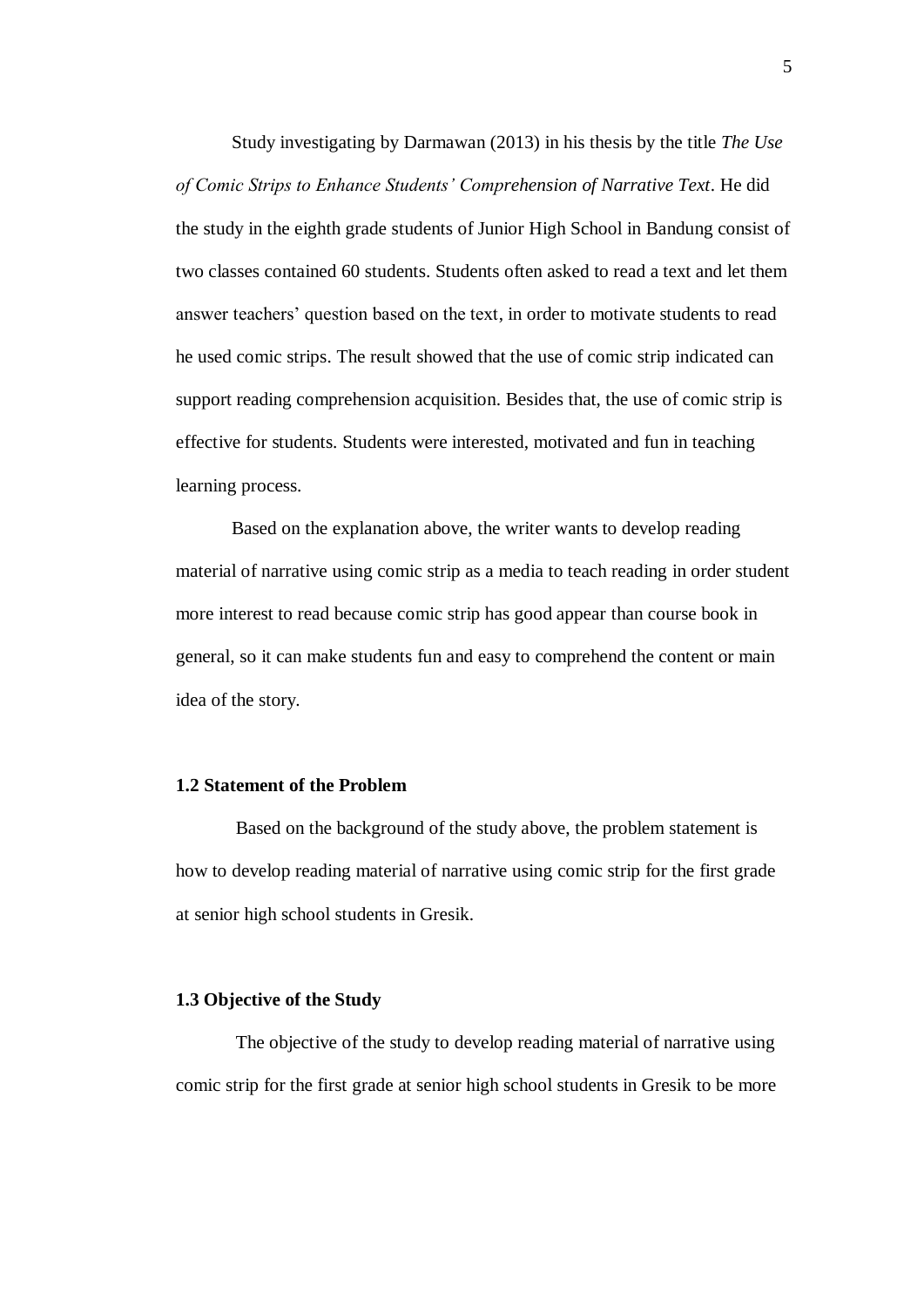interest, fun, enjoy and easy to comprehend the content or main idea of the text by using comic.

## **1.4 Significance of the Study**

The result of this study is expected to give contribution in teaching and learning reading and give benefit for the theoretical and practical significance as follow:

For theoretical significance, first, the writer expects that the result of this study is expected to give contribution to others to be more creative and innovative in developing English lesson especially narrative text lesson.

For the practical significance, first is for teacher, the result of this study can make teacher more creative to set reading materials for students and to teach reading easily. Second is for student, this media of learning can improve their motivation and achievement in comprehending narrative text material. The last is for school, it can give positive input especially for the head master to raise the quality of English lesson in the school.

### **1.5 Scope and Limitation**

In order to make the discussion more specific, the writer gives the scope of this study in developing reading material of narrative using comic strip for the first grade at senior high school students in Gresik. The limitation, the writer will develop materials based on the curriculum and syllabus KTSP consist of narrative text materials and questions related to the text. The materials that would be developed are for one semester.